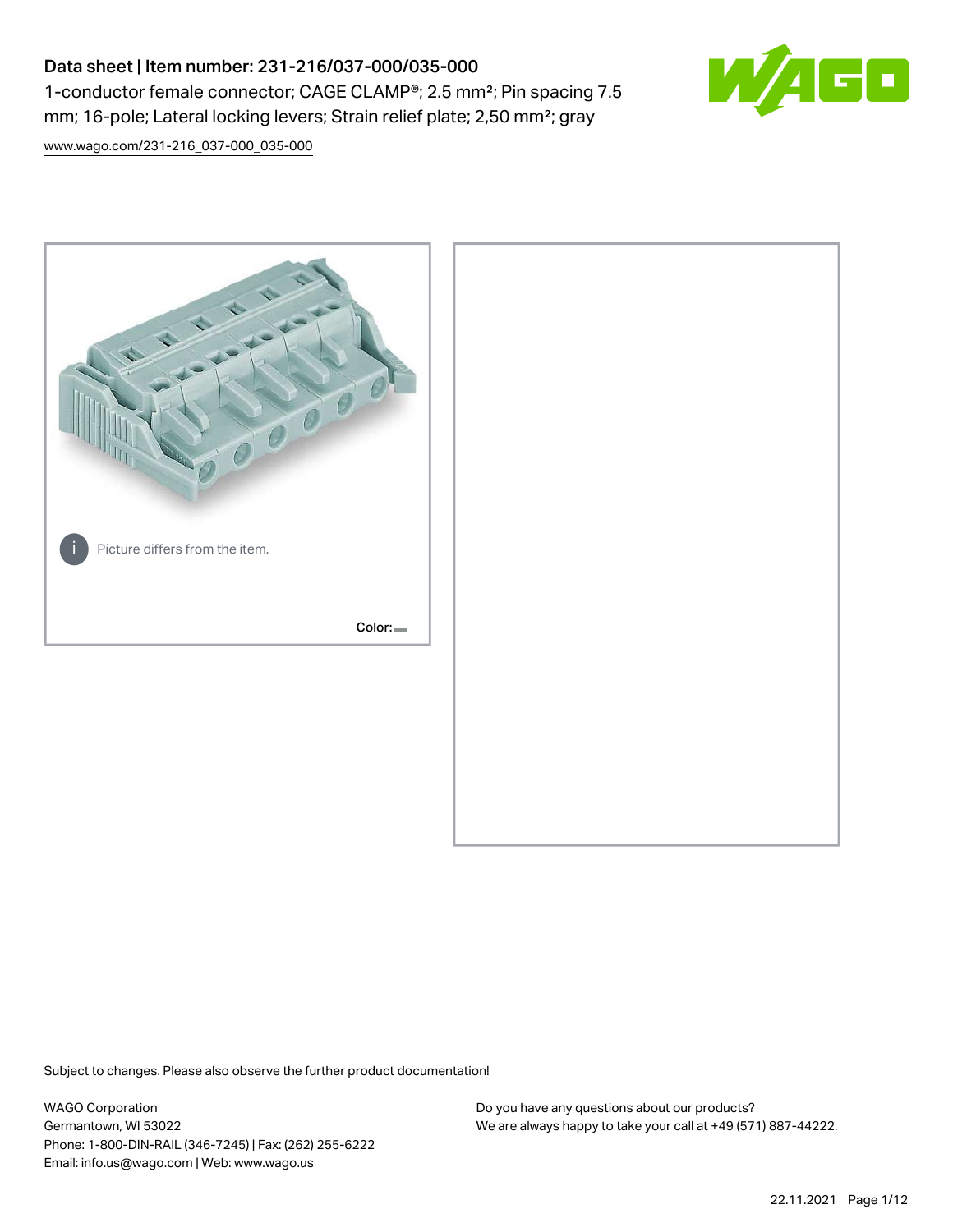



## Item description

- $\blacksquare$ Universal connection for all conductor types
- $\blacksquare$ Easy cable pre-assembly and on-unit wiring via vertical and horizontal CAGE CLAMP<sup>®</sup> actuation
- $\blacksquare$ Integrated test ports
- $\blacksquare$ With coding fingers

## Data Notes

| Safety information 1 | The <i>MCS – MULTI CONNECTION SYSTEM</i> includes connectors<br>without breaking capacity in accordance with DIN EN 61984. When<br>used as intended, these connectors must not be connected<br>/disconnected when live or under load. The circuit design should<br>ensure header pins, which can be touched, are not live when<br>unmated. |
|----------------------|--------------------------------------------------------------------------------------------------------------------------------------------------------------------------------------------------------------------------------------------------------------------------------------------------------------------------------------------|
| Variants:            | Gold-plated or partially gold-plated contact surfaces<br>Other versions (or variants) can be requested from WAGO Sales or<br>configured at https://configurator.wago.com/                                                                                                                                                                  |

## Electrical data

.<br>Subject to changes. Please also observe the further product documentation!

| <b>WAGO Corporation</b>                                | Do you have any questions about our products?                 |
|--------------------------------------------------------|---------------------------------------------------------------|
| Germantown, WI 53022                                   | We are always happy to take your call at +49 (571) 887-44222. |
| Phone: 1-800-DIN-RAIL (346-7245)   Fax: (262) 255-6222 |                                                               |
| Email: info.us@wago.com   Web: www.wago.us             |                                                               |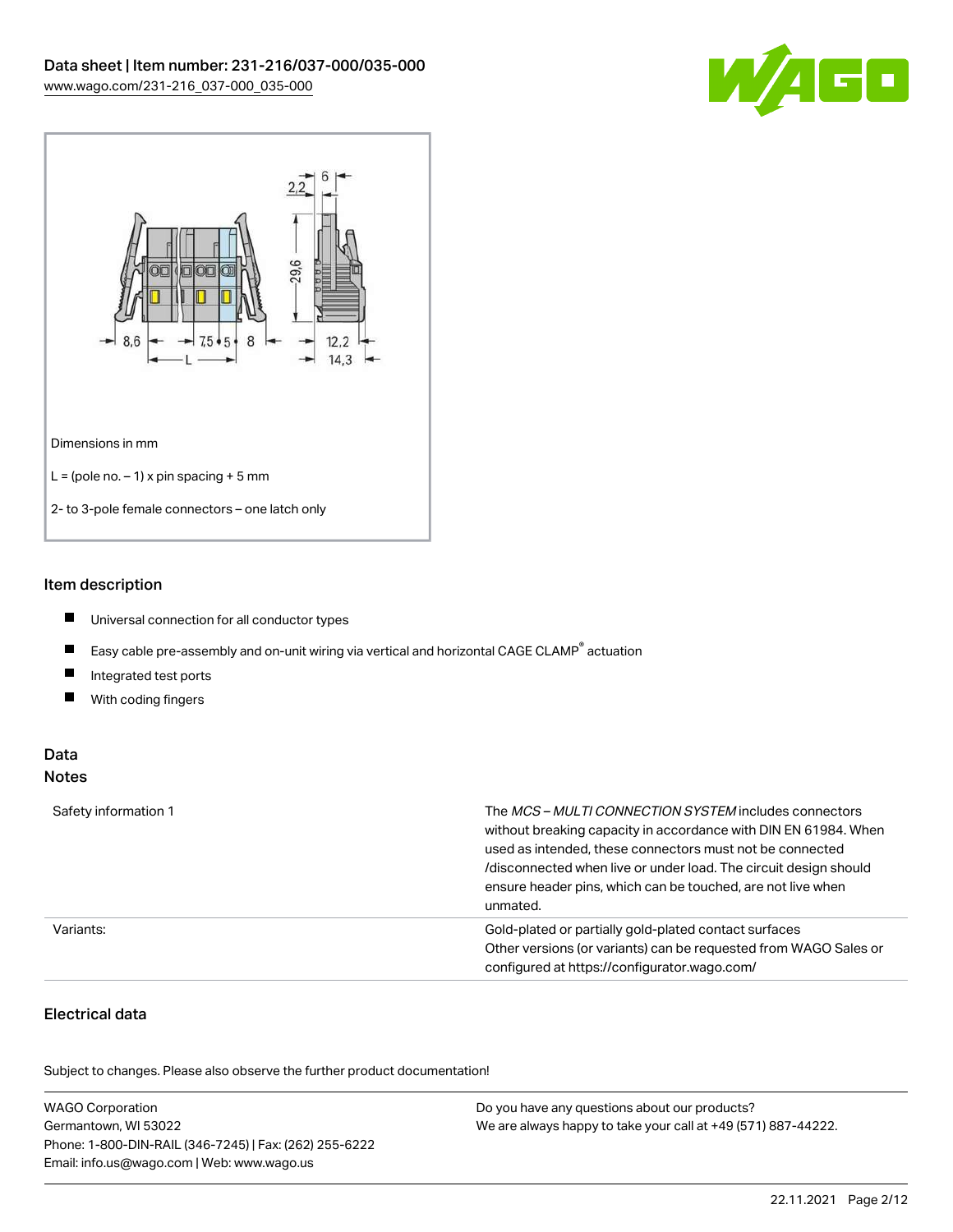

## IEC Approvals

| Ratings per                 | IEC/EN 60664-1                                            |
|-----------------------------|-----------------------------------------------------------|
| Rated voltage (III / 3)     | 500 V                                                     |
| Rated surge voltage (III/3) | 6 <sub>kV</sub>                                           |
| Rated voltage (III/2)       | 630 V                                                     |
| Rated surge voltage (III/2) | 6 <sub>kV</sub>                                           |
| Nominal voltage (II/2)      | 1000 V                                                    |
| Rated surge voltage (II/2)  | 6 <sub>kV</sub>                                           |
| Rated current               | 16A                                                       |
| Legend (ratings)            | (III / 2) ≙ Overvoltage category III / Pollution degree 2 |

## UL Approvals

| Approvals per                  | UL 1059 |
|--------------------------------|---------|
| Rated voltage UL (Use Group B) | 300 V   |
| Rated current UL (Use Group B) | 15 A    |
| Rated voltage UL (Use Group D) | 300 V   |
| Rated current UL (Use Group D) | 10 A    |

## Ratings per UL

| Rated voltage UL 1977 | 600 V |
|-----------------------|-------|
| Rated current UL 1977 |       |

## CSA Approvals

| Approvals per                   | CSA   |
|---------------------------------|-------|
| Rated voltage CSA (Use Group B) | 300 V |
| Rated current CSA (Use Group B) | 15 A  |
| Rated voltage CSA (Use Group D) | 300 V |
| Rated current CSA (Use Group D) | 10 A  |

### Connection data

| Total number of potentials |  |
|----------------------------|--|
| Number of connection types |  |
| Number of levels           |  |

### Connection 1

#### Connection technology

Subject to changes. Please also observe the further product documentation!

| <b>WAGO Corporation</b>                                | Do you have any questions about our products?                 |
|--------------------------------------------------------|---------------------------------------------------------------|
| Germantown, WI 53022                                   | We are always happy to take your call at +49 (571) 887-44222. |
| Phone: 1-800-DIN-RAIL (346-7245)   Fax: (262) 255-6222 |                                                               |
| Email: info.us@wago.com   Web: www.wago.us             |                                                               |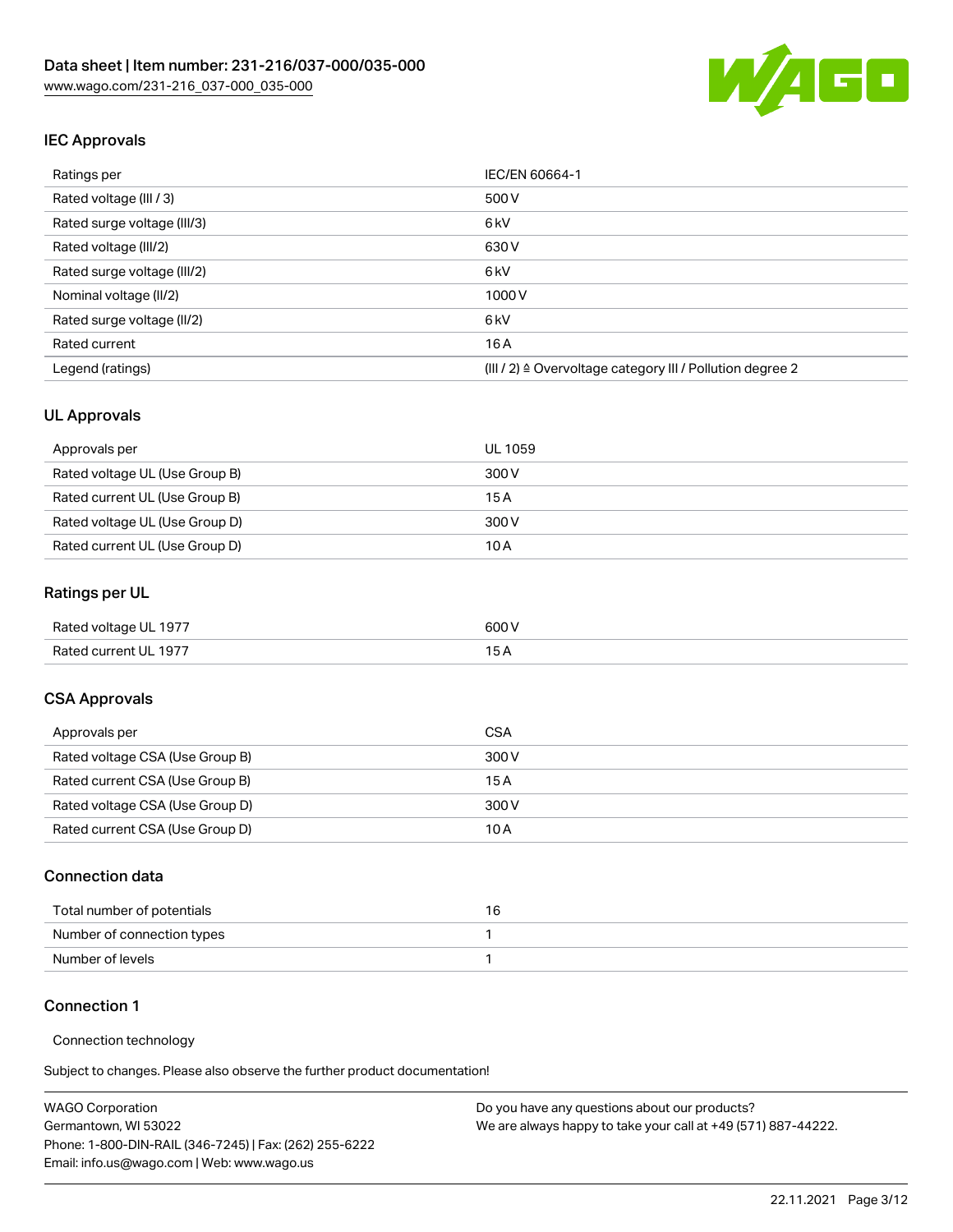

|                                                   | CAGE CLAMP <sup>®</sup>                |
|---------------------------------------------------|----------------------------------------|
| Actuation type                                    | Operating tool                         |
| Solid conductor                                   | $0.082.5$ mm <sup>2</sup> / 28  12 AWG |
| Fine-stranded conductor                           | $0.082.5$ mm <sup>2</sup> / 28  12 AWG |
| Fine-stranded conductor; with insulated ferrule   | $0.251.5$ mm <sup>2</sup>              |
| Fine-stranded conductor; with uninsulated ferrule | $0.252.5$ mm <sup>2</sup>              |
| Strip length                                      | 89 mm / 0.31  0.35 inch                |
| Number of poles                                   | 16                                     |
| Conductor entry direction to mating direction     | 0°                                     |
|                                                   |                                        |

## Physical data

| Pin spacing | 7.5 mm / 0.295 inch  |
|-------------|----------------------|
| Width       | 134.1 mm / 5.28 inch |
| Height      | 14.3 mm / 0.563 inch |
| Depth       | 64.6 mm / 2.543 inch |

## Plug-in connection

| Contact type (pluggable connector) | Female connector/socket |
|------------------------------------|-------------------------|
| Connector (connection type)        | for conductor           |
| Mismating protection               | No                      |
| Locking of plug-in connection      | locking lever           |

### Material data

| Color                       | gray                              |
|-----------------------------|-----------------------------------|
| Material group              |                                   |
| Insulation material         | Polyamide (PA66)                  |
| Flammability class per UL94 | V0                                |
| Clamping spring material    | Chrome nickel spring steel (CrNi) |
| Contact material            | Copper alloy                      |
| Contact plating             | tin-plated                        |
| Fire load                   | 0.672 MJ                          |
| Weight                      | 37.1 g                            |
|                             |                                   |

## Environmental requirements

 $-60... +85 °C$ 

Subject to changes. Please also observe the further product documentation!

| <b>WAGO Corporation</b>                                | Do you have any questions about our products?                 |
|--------------------------------------------------------|---------------------------------------------------------------|
| Germantown, WI 53022                                   | We are always happy to take your call at +49 (571) 887-44222. |
| Phone: 1-800-DIN-RAIL (346-7245)   Fax: (262) 255-6222 |                                                               |
| Email: info.us@wago.com   Web: www.wago.us             |                                                               |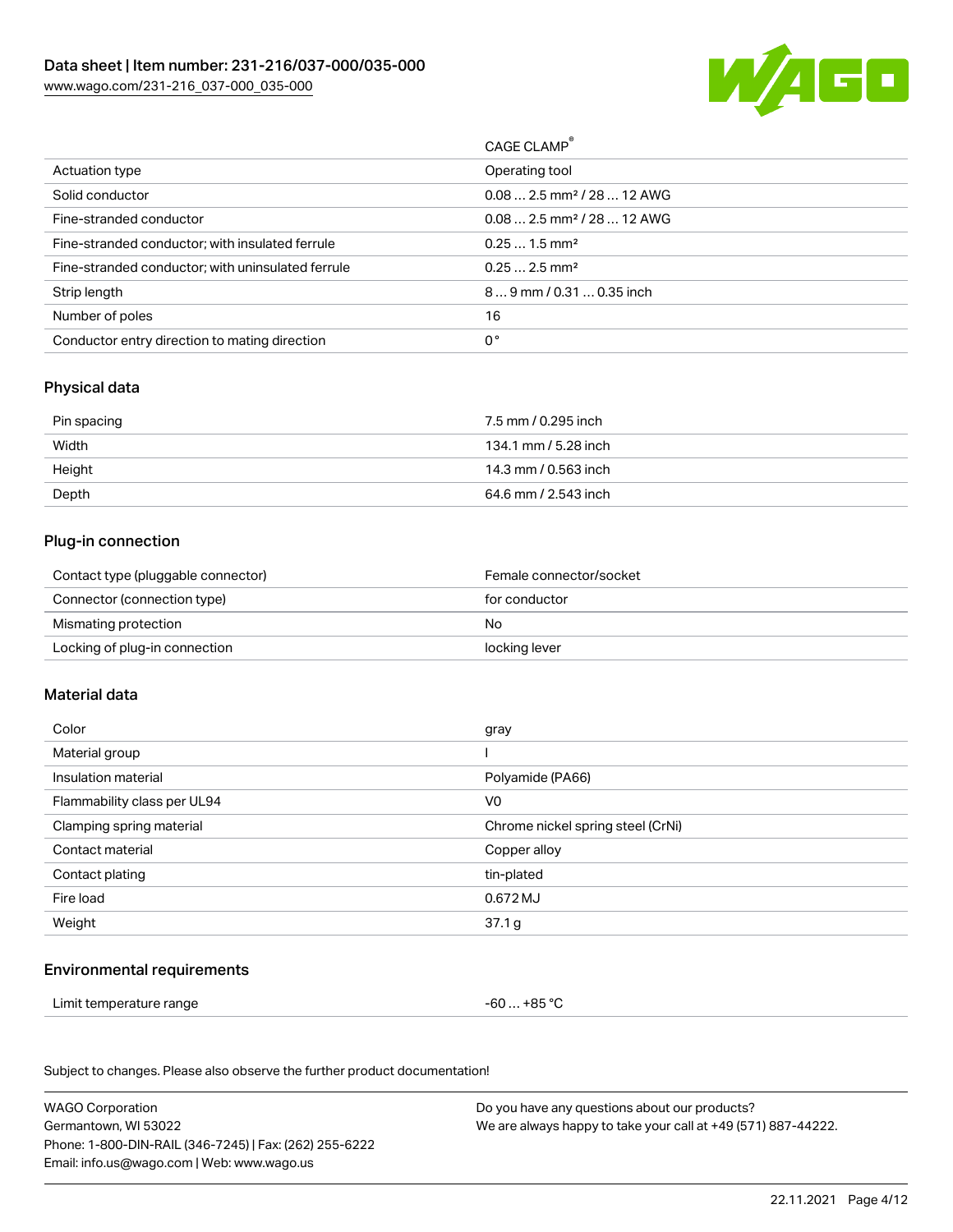

## Commercial data

| Product Group         | 3 (Multi Conn. System) |
|-----------------------|------------------------|
| PU (SPU)              | 10 Stück               |
| Packaging type        | box                    |
| Country of origin     | DE                     |
| <b>GTIN</b>           | 4050821416128          |
| Customs tariff number | 85366990990            |

## Approvals / Certificates

#### Country specific Approvals

|      |                                        |                                 | Certificate |
|------|----------------------------------------|---------------------------------|-------------|
| Logo | Approval                               | <b>Additional Approval Text</b> | name        |
| Æ    | <b>CSA</b><br>DEKRA Certification B.V. | C <sub>22.2</sub>               | 1466354     |

#### Ship Approvals

| Logo                   | Approval                           | <b>Additional Approval Text</b> | Certificate<br>name                |
|------------------------|------------------------------------|---------------------------------|------------------------------------|
| <b>Marrie</b><br>$-70$ | ABS<br>American Bureau of Shipping | $\overline{\phantom{a}}$        | $19 -$<br>HG1869876-<br><b>PDA</b> |

#### UL-Approvals

|      |                                |                                 | Certificate |
|------|--------------------------------|---------------------------------|-------------|
| Logo | Approval                       | <b>Additional Approval Text</b> | name        |
|      | UR                             | <b>UL 1977</b>                  | E45171      |
| Б    | Underwriters Laboratories Inc. |                                 |             |

## **Counterpart**

#### Item no.731-616

1-conductor male connector; CAGE CLAMP®; 2.5 mm²; Pin spacing 7.5 mm; 16-pole; 2,50 mm²; gray [www.wago.com/731-616](https://www.wago.com/731-616)

Subject to changes. Please also observe the further product documentation!

WAGO Corporation Germantown, WI 53022 Phone: 1-800-DIN-RAIL (346-7245) | Fax: (262) 255-6222 Email: info.us@wago.com | Web: www.wago.us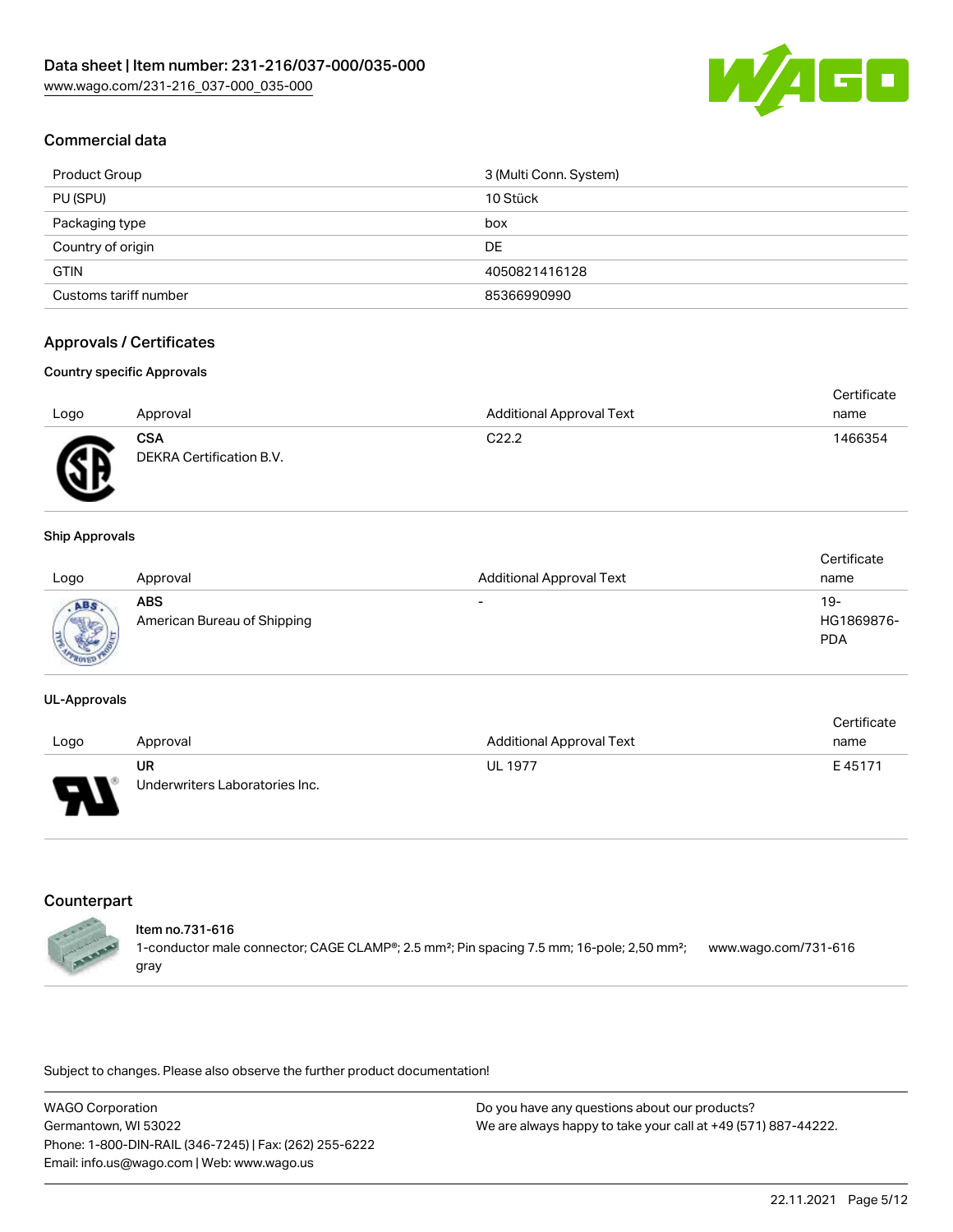# Data sheet | Item number: 231-216/037-000/035-000

[www.wago.com/231-216\\_037-000\\_035-000](http://www.wago.com/231-216_037-000_035-000)





#### Item no.231-246/001-000

Male header; 16-pole; THT; 1.0 x 1.0 mm solder pin; straight; pin spacing 7.5 mm; gray

[www.wago.com/231-246/001-](https://www.wago.com/231-246/001-000) [000](https://www.wago.com/231-246/001-000)

Item no.231-846/001-000 THT male header; 1.0 x 1.0 mm solder pin; angled; Pin spacing 7.5 mm; 16-pole; gray [www.wago.com/231-846/001-](https://www.wago.com/231-846/001-000) [000](https://www.wago.com/231-846/001-000)

# Optional accessories

## Insulations stops

Insulation stop



## Item no.: 231-673

Insulation stop; 0.08-0.2 mm<sup>2</sup> / 0.2 mm<sup>2</sup> "s"; white [www.wago.com/231-673](http://www.wago.com/231-673) www.wago.com/231-673



Item no.: 231-674 Insulation stop; 0.25 - 0.5 mm²; light gray [www.wago.com/231-674](http://www.wago.com/231-674) www.wago.com/231-674



## Item no.: 231-675

Insulation stop; 0.75 - 1 mm<sup>2</sup>; dark gray [www.wago.com/231-675](http://www.wago.com/231-675)<br>Insulation stop; 0.75 - 1 mm<sup>2</sup>; dark gray

#### Marking accessories

Subject to changes. Please also observe the further product documentation! Marking strip Item no.: 210-331/750-202 Marking strips; as a DIN A4 sheet; MARKED; 1-16 (100x); Height of marker strip: 2.3 mm/0.091 in; Strip length 182 mm; Horizontal marking; Self-adhesive; white [www.wago.com/210-331](http://www.wago.com/210-331/750-202) [/750-202](http://www.wago.com/210-331/750-202) Item no.: 210-332/750-020 Marking strips; as a DIN A4 sheet; MARKED; 1-20 (80x); Height of marker strip: 3 mm; Strip length 182 mm; Horizontal marking; Self-adhesive; white [www.wago.com/210-332](http://www.wago.com/210-332/750-020) [/750-020](http://www.wago.com/210-332/750-020) **Tools**  Operating tool Item no.: 209-130 Operating tool; suitable for 264, 280 and 281 Series; 1-way; of insulating material; white [www.wago.com/209-130](http://www.wago.com/209-130) Item no.: 210-657 Operating tool; Blade: 3.5 x 0.5 mm; with a partially insulated shaft; short; multicoloured [www.wago.com/210-657](http://www.wago.com/210-657) Item no.: 210-720 Operating tool; Blade: 3.5 x 0.5 mm; with a partially insulated shaft; multicoloured [www.wago.com/210-720](http://www.wago.com/210-720) Item no.: 231-131 Operating tool; made of insulating material; 1-way; loose; white [www.wago.com/231-131](http://www.wago.com/231-131) www.wago.com/231-131

WAGO Corporation Germantown, WI 53022 Phone: 1-800-DIN-RAIL (346-7245) | Fax: (262) 255-6222 Email: info.us@wago.com | Web: www.wago.us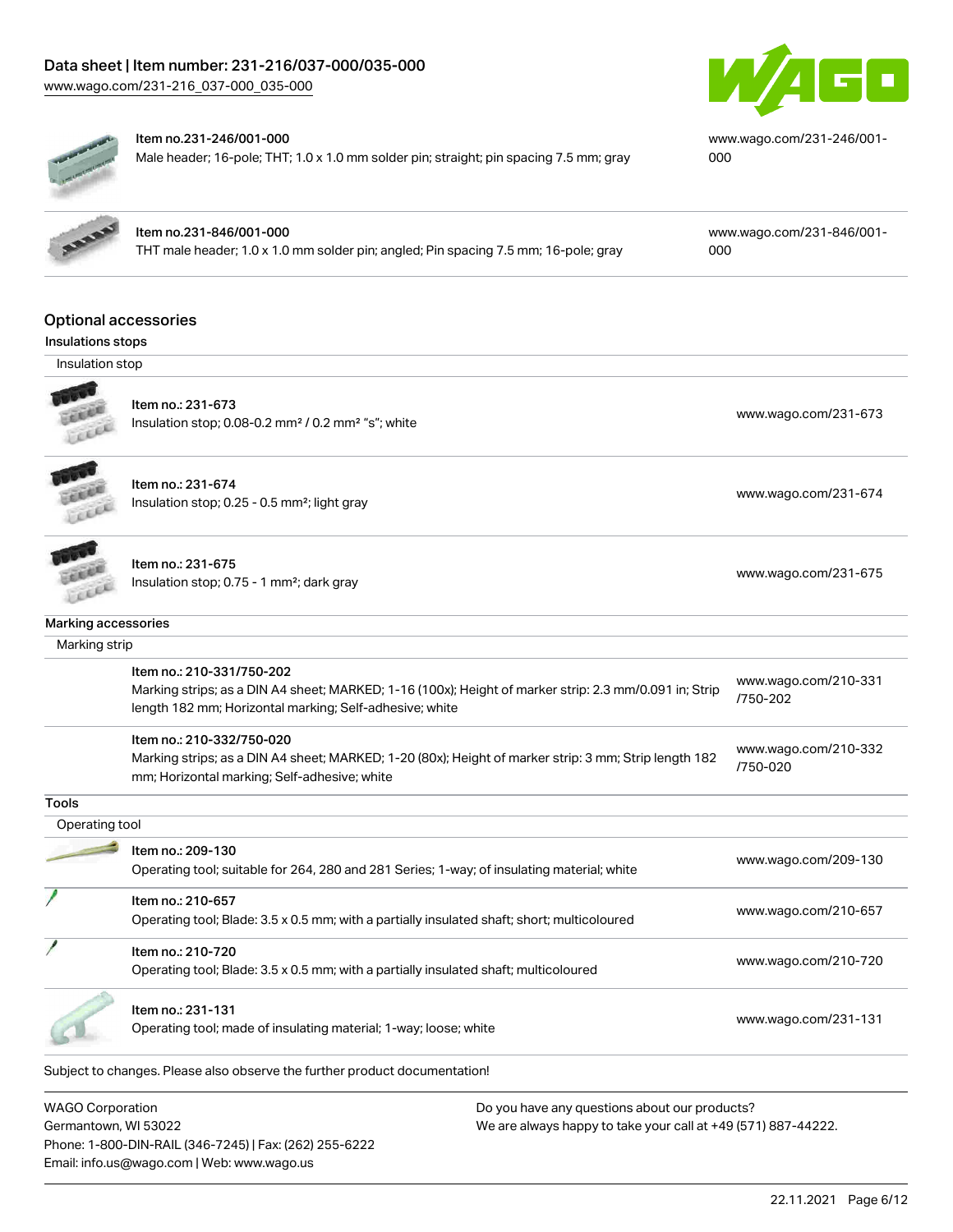# Data sheet | Item number: 231-216/037-000/035-000

[www.wago.com/231-216\\_037-000\\_035-000](http://www.wago.com/231-216_037-000_035-000)



| Item no.: 280-432<br>Operating tool; made of insulating material; 2-way; white<br>Item no.: 280-434<br>Operating tool; made of insulating material; 4-way<br>Item no.: 280-437<br>Operating tool; made of insulating material; 7-way<br>Item no.: 280-440<br>Operating tool; made of insulating material; 10-way<br>Item no.: 280-435<br>Operating tool; made of insulating material; 5-way; gray<br>Item no.: 280-436<br>Operating tool; made of insulating material; 6-way<br>Item no.: 280-438<br>Operating tool; made of insulating material; 8-way<br>Item no.: 280-433<br>Operating tool; made of insulating material; 3-way | www.wago.com/280-432<br>www.wago.com/280-434<br>www.wago.com/280-437<br>www.wago.com/280-440<br>www.wago.com/280-435<br>www.wago.com/280-436<br>www.wago.com/280-438<br>www.wago.com/280-433                                                                                                                                                                                                                                                                  |
|------------------------------------------------------------------------------------------------------------------------------------------------------------------------------------------------------------------------------------------------------------------------------------------------------------------------------------------------------------------------------------------------------------------------------------------------------------------------------------------------------------------------------------------------------------------------------------------------------------------------------------|---------------------------------------------------------------------------------------------------------------------------------------------------------------------------------------------------------------------------------------------------------------------------------------------------------------------------------------------------------------------------------------------------------------------------------------------------------------|
|                                                                                                                                                                                                                                                                                                                                                                                                                                                                                                                                                                                                                                    |                                                                                                                                                                                                                                                                                                                                                                                                                                                               |
|                                                                                                                                                                                                                                                                                                                                                                                                                                                                                                                                                                                                                                    |                                                                                                                                                                                                                                                                                                                                                                                                                                                               |
|                                                                                                                                                                                                                                                                                                                                                                                                                                                                                                                                                                                                                                    |                                                                                                                                                                                                                                                                                                                                                                                                                                                               |
|                                                                                                                                                                                                                                                                                                                                                                                                                                                                                                                                                                                                                                    |                                                                                                                                                                                                                                                                                                                                                                                                                                                               |
|                                                                                                                                                                                                                                                                                                                                                                                                                                                                                                                                                                                                                                    |                                                                                                                                                                                                                                                                                                                                                                                                                                                               |
|                                                                                                                                                                                                                                                                                                                                                                                                                                                                                                                                                                                                                                    |                                                                                                                                                                                                                                                                                                                                                                                                                                                               |
|                                                                                                                                                                                                                                                                                                                                                                                                                                                                                                                                                                                                                                    |                                                                                                                                                                                                                                                                                                                                                                                                                                                               |
|                                                                                                                                                                                                                                                                                                                                                                                                                                                                                                                                                                                                                                    |                                                                                                                                                                                                                                                                                                                                                                                                                                                               |
|                                                                                                                                                                                                                                                                                                                                                                                                                                                                                                                                                                                                                                    |                                                                                                                                                                                                                                                                                                                                                                                                                                                               |
|                                                                                                                                                                                                                                                                                                                                                                                                                                                                                                                                                                                                                                    |                                                                                                                                                                                                                                                                                                                                                                                                                                                               |
| Item no.: 216-101<br>Ferrule; Sleeve for 0.5 mm <sup>2</sup> / AWG 22; uninsulated; electro-tin plated; silver-colored                                                                                                                                                                                                                                                                                                                                                                                                                                                                                                             | www.wago.com/216-101                                                                                                                                                                                                                                                                                                                                                                                                                                          |
| Item no.: 216-104<br>Ferrule; Sleeve for 1.5 mm <sup>2</sup> / AWG 16; uninsulated; electro-tin plated; silver-colored                                                                                                                                                                                                                                                                                                                                                                                                                                                                                                             | www.wago.com/216-104                                                                                                                                                                                                                                                                                                                                                                                                                                          |
| Item no.: 216-106<br>Ferrule; Sleeve for 2.5 mm <sup>2</sup> / AWG 14; uninsulated; electro-tin plated; silver-colored                                                                                                                                                                                                                                                                                                                                                                                                                                                                                                             | www.wago.com/216-106                                                                                                                                                                                                                                                                                                                                                                                                                                          |
| Item no.: 216-102                                                                                                                                                                                                                                                                                                                                                                                                                                                                                                                                                                                                                  | www.wago.com/216-102                                                                                                                                                                                                                                                                                                                                                                                                                                          |
|                                                                                                                                                                                                                                                                                                                                                                                                                                                                                                                                                                                                                                    | www.wago.com/216-103                                                                                                                                                                                                                                                                                                                                                                                                                                          |
|                                                                                                                                                                                                                                                                                                                                                                                                                                                                                                                                                                                                                                    | www.wago.com/216-123                                                                                                                                                                                                                                                                                                                                                                                                                                          |
|                                                                                                                                                                                                                                                                                                                                                                                                                                                                                                                                                                                                                                    | www.wago.com/216-122                                                                                                                                                                                                                                                                                                                                                                                                                                          |
|                                                                                                                                                                                                                                                                                                                                                                                                                                                                                                                                                                                                                                    |                                                                                                                                                                                                                                                                                                                                                                                                                                                               |
|                                                                                                                                                                                                                                                                                                                                                                                                                                                                                                                                                                                                                                    | Ferrule; Sleeve for 0.75 mm <sup>2</sup> / AWG 20; uninsulated; electro-tin plated; silver-colored<br>Item no.: 216-103<br>Ferrule; Sleeve for 1 mm <sup>2</sup> / AWG 18; uninsulated; electro-tin plated<br>Item no.: 216-123<br>Ferrule; Sleeve for 1 mm <sup>2</sup> / AWG 18; uninsulated; electro-tin plated; silver-colored<br>Item no.: 216-122<br>Ferrule; Sleeve for 0.75 mm <sup>2</sup> / AWG 20; uninsulated; electro-tin plated; silver-colored |

WAGO Corporation Germantown, WI 53022 Phone: 1-800-DIN-RAIL (346-7245) | Fax: (262) 255-6222 Email: info.us@wago.com | Web: www.wago.us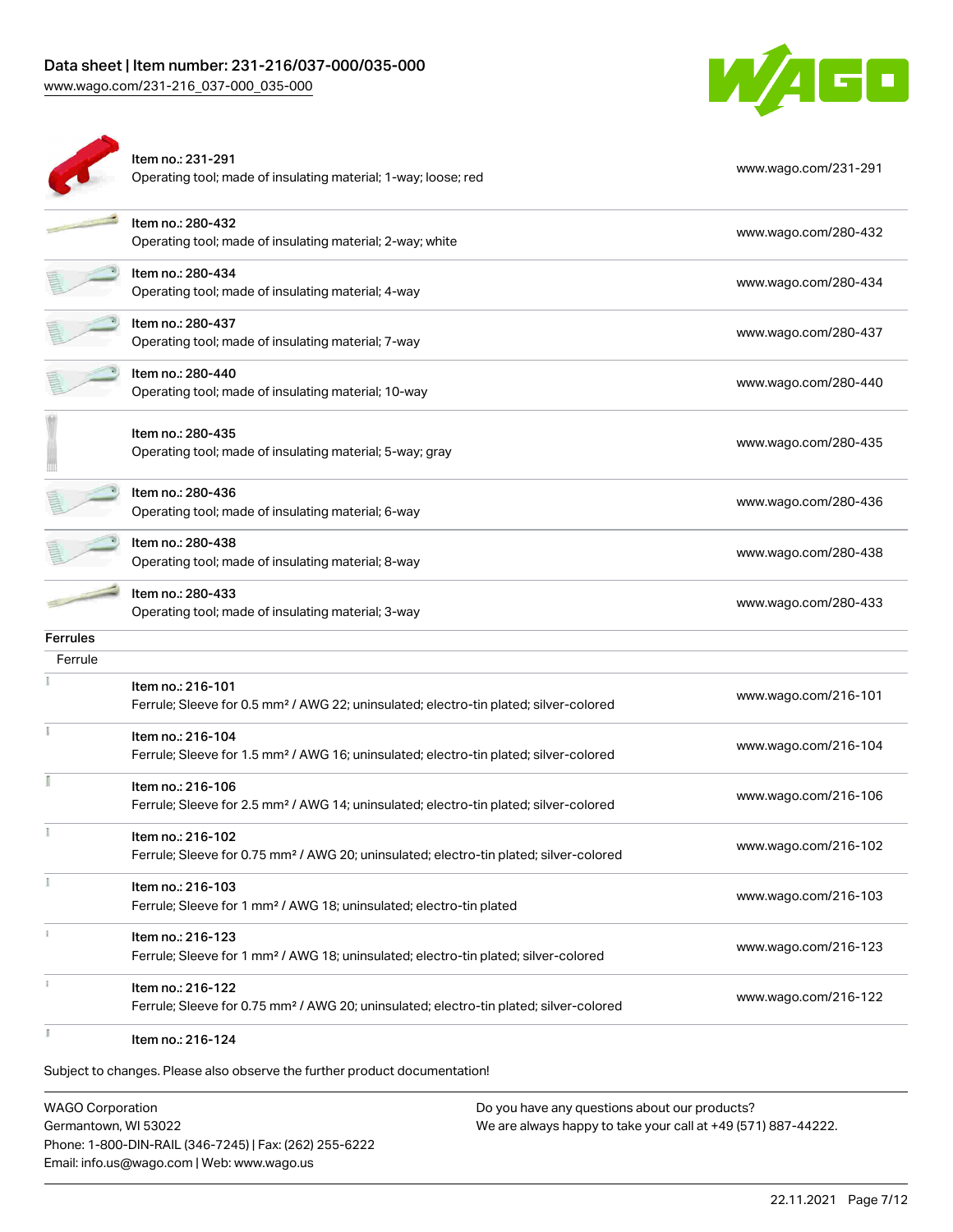[www.wago.com/231-216\\_037-000\\_035-000](http://www.wago.com/231-216_037-000_035-000)



Ferrule; Sleeve for 1.5 mm² / AWG 16; uninsulated; electro-tin plated [www.wago.com/216-124](http://www.wago.com/216-124)

|               | Item no.: 216-142<br>Ferrule; Sleeve for 0.75 mm <sup>2</sup> / 18 AWG; uninsulated; electro-tin plated; electrolytic copper; gastight<br>crimped; acc. to DIN 46228, Part 1/08.92                | www.wago.com/216-142 |
|---------------|---------------------------------------------------------------------------------------------------------------------------------------------------------------------------------------------------|----------------------|
|               | Item no.: 216-132<br>Ferrule; Sleeve for 0.34 mm <sup>2</sup> / AWG 24; uninsulated; electro-tin plated                                                                                           | www.wago.com/216-132 |
| $\frac{1}{3}$ | Item no.: 216-121<br>Ferrule; Sleeve for 0.5 mm <sup>2</sup> / AWG 22; uninsulated; electro-tin plated; silver-colored                                                                            | www.wago.com/216-121 |
|               | Item no.: 216-143<br>Ferrule; Sleeve for 1 mm <sup>2</sup> / AWG 18; uninsulated; electro-tin plated; electrolytic copper; gastight<br>crimped; acc. to DIN 46228, Part 1/08.92                   | www.wago.com/216-143 |
|               | Item no.: 216-131<br>Ferrule; Sleeve for 0.25 mm <sup>2</sup> / AWG 24; uninsulated; electro-tin plated; silver-colored                                                                           | www.wago.com/216-131 |
|               | Item no.: 216-141<br>Ferrule; Sleeve for 0.5 mm <sup>2</sup> / 20 AWG; uninsulated; electro-tin plated; electrolytic copper; gastight<br>crimped; acc. to DIN 46228, Part 1/08.92                 | www.wago.com/216-141 |
| J.            | Item no.: 216-152<br>Ferrule; Sleeve for 0.34 mm <sup>2</sup> / AWG 24; uninsulated; electro-tin plated                                                                                           | www.wago.com/216-152 |
|               | Item no.: 216-203<br>Ferrule; Sleeve for 1 mm <sup>2</sup> / AWG 18; insulated; electro-tin plated; red                                                                                           | www.wago.com/216-203 |
|               | Item no.: 216-202<br>Ferrule; Sleeve for 0.75 mm <sup>2</sup> / 18 AWG; insulated; electro-tin plated; gray                                                                                       | www.wago.com/216-202 |
|               | Item no.: 216-151<br>Ferrule; Sleeve for 0.25 mm <sup>2</sup> / AWG 24; uninsulated; electro-tin plated                                                                                           | www.wago.com/216-151 |
| ٠             | Item no.: 216-204<br>Ferrule; Sleeve for 1.5 mm <sup>2</sup> / AWG 16; insulated; electro-tin plated; black                                                                                       | www.wago.com/216-204 |
|               | Item no.: 216-144<br>Ferrule; Sleeve for 1.5 mm <sup>2</sup> / AWG 16; uninsulated; electro-tin plated; electrolytic copper; gastight<br>crimped; acc. to DIN 46228, Part 1/08.92; silver-colored | www.wago.com/216-144 |
|               | Item no.: 216-201<br>Ferrule; Sleeve for 0.5 mm <sup>2</sup> / 20 AWG; insulated; electro-tin plated; white                                                                                       | www.wago.com/216-201 |
|               | Item no.: 216-223<br>Ferrule; Sleeve for 1 mm <sup>2</sup> / AWG 18; insulated; electro-tin plated; red                                                                                           | www.wago.com/216-223 |
|               | Item no.: 216-241<br>Ferrule; Sleeve for 0.5 mm <sup>2</sup> / 20 AWG; insulated; electro-tin plated; electrolytic copper; gastight<br>crimped; acc. to DIN 46228, Part 4/09.90; white            | www.wago.com/216-241 |
|               | Item no.: 216-242<br>Ferrule; Sleeve for 0.75 mm <sup>2</sup> / 18 AWG; insulated; electro-tin plated; electrolytic copper; gastight<br>crimped; acc. to DIN 46228, Part 4/09.90; gray            | www.wago.com/216-242 |
|               | Item no.: 216-222                                                                                                                                                                                 |                      |

Subject to changes. Please also observe the further product documentation!

WAGO Corporation Germantown, WI 53022 Phone: 1-800-DIN-RAIL (346-7245) | Fax: (262) 255-6222 Email: info.us@wago.com | Web: www.wago.us Do you have any questions about our products? We are always happy to take your call at +49 (571) 887-44222.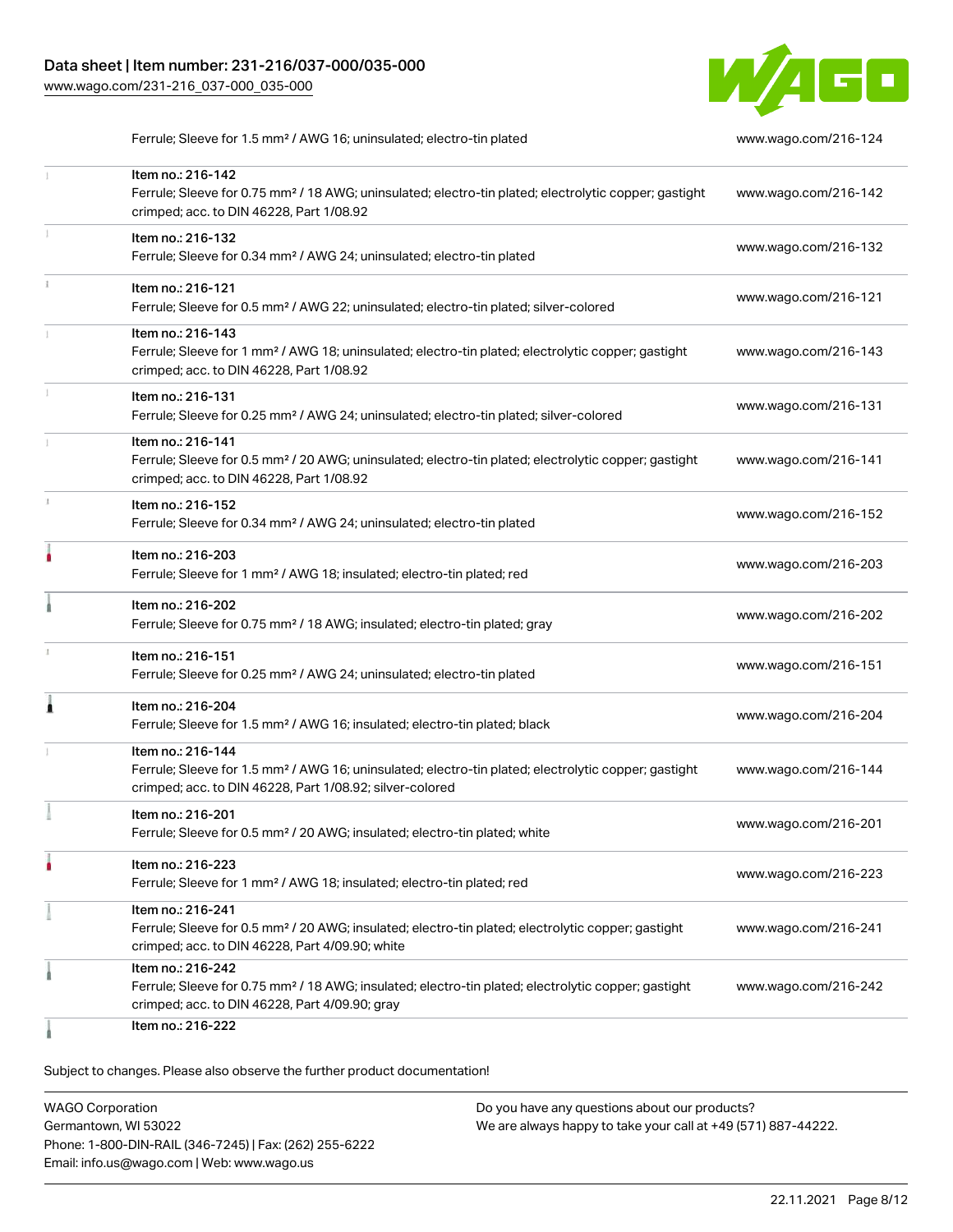

Ferrule; Sleeve for 0.75 mm² / 18 AWG; insulated; electro-tin plated; gray [www.wago.com/216-222](http://www.wago.com/216-222)

|       | Item no.: 216-221<br>Ferrule; Sleeve for 0.5 mm <sup>2</sup> / 20 AWG; insulated; electro-tin plated; white                                                                                             | www.wago.com/216-221 |
|-------|---------------------------------------------------------------------------------------------------------------------------------------------------------------------------------------------------------|----------------------|
| Â     | Item no.: 216-224<br>Ferrule; Sleeve for 1.5 mm <sup>2</sup> / AWG 16; insulated; electro-tin plated; black                                                                                             | www.wago.com/216-224 |
|       | Item no.: 216-243<br>Ferrule; Sleeve for 1 mm <sup>2</sup> / AWG 18; insulated; electro-tin plated; electrolytic copper; gastight crimped; www.wago.com/216-243<br>acc. to DIN 46228, Part 4/09.90; red |                      |
| 1     | Item no.: 216-244<br>Ferrule; Sleeve for 1.5 mm <sup>2</sup> / AWG 16; insulated; electro-tin plated; electrolytic copper; gastight<br>crimped; acc. to DIN 46228, Part 4/09.90; black                  | www.wago.com/216-244 |
|       | Item no.: 216-263<br>Ferrule; Sleeve for 1 mm <sup>2</sup> / AWG 18; insulated; electro-tin plated; electrolytic copper; gastight crimped; www.wago.com/216-263<br>acc. to DIN 46228, Part 4/09.90; red |                      |
| 1     | Item no.: 216-264<br>Ferrule; Sleeve for 1.5 mm <sup>2</sup> / AWG 16; insulated; electro-tin plated; electrolytic copper; gastight<br>crimped; acc. to DIN 46228, Part 4/09.90; black                  | www.wago.com/216-264 |
| 1     | Item no.: 216-284<br>Ferrule; Sleeve for 1.5 mm <sup>2</sup> / AWG 16; insulated; electro-tin plated; electrolytic copper; gastight<br>crimped; acc. to DIN 46228, Part 4/09.90; black                  | www.wago.com/216-284 |
|       | Item no.: 216-262<br>Ferrule; Sleeve for 0.75 mm <sup>2</sup> / 18 AWG; insulated; electro-tin plated; electrolytic copper; gastight<br>crimped; acc. to DIN 46228, Part 4/09.90; gray                  | www.wago.com/216-262 |
|       | Item no.: 216-301<br>Ferrule; Sleeve for 0.25 mm <sup>2</sup> / AWG 24; insulated; electro-tin plated; yellow                                                                                           | www.wago.com/216-301 |
|       | Item no.: 216-321<br>Ferrule; Sleeve for 0.25 mm <sup>2</sup> / AWG 24; insulated; electro-tin plated; yellow                                                                                           | www.wago.com/216-321 |
|       | Item no.: 216-322<br>Ferrule; Sleeve for 0.34 mm <sup>2</sup> / 22 AWG; insulated; electro-tin plated; green                                                                                            | www.wago.com/216-322 |
| ł     | Item no.: 216-302<br>Ferrule; Sleeve for 0.34 mm <sup>2</sup> / 22 AWG; insulated; electro-tin plated; light turquoise                                                                                  | www.wago.com/216-302 |
| Cover |                                                                                                                                                                                                         |                      |
| Cover |                                                                                                                                                                                                         |                      |
|       | Item no.: 231-668<br>Lockout caps; for covering unused clamping units; gray                                                                                                                             | www.wago.com/231-668 |

Testing accessories

Testing accessories



Item no.: 210-136

Test plug; 2 nm Ø; with 500 mm cable [www.wago.com/210-136](http://www.wago.com/210-136)

Subject to changes. Please also observe the further product documentation!

WAGO Corporation Germantown, WI 53022 Phone: 1-800-DIN-RAIL (346-7245) | Fax: (262) 255-6222 Email: info.us@wago.com | Web: www.wago.us Do you have any questions about our products? We are always happy to take your call at +49 (571) 887-44222.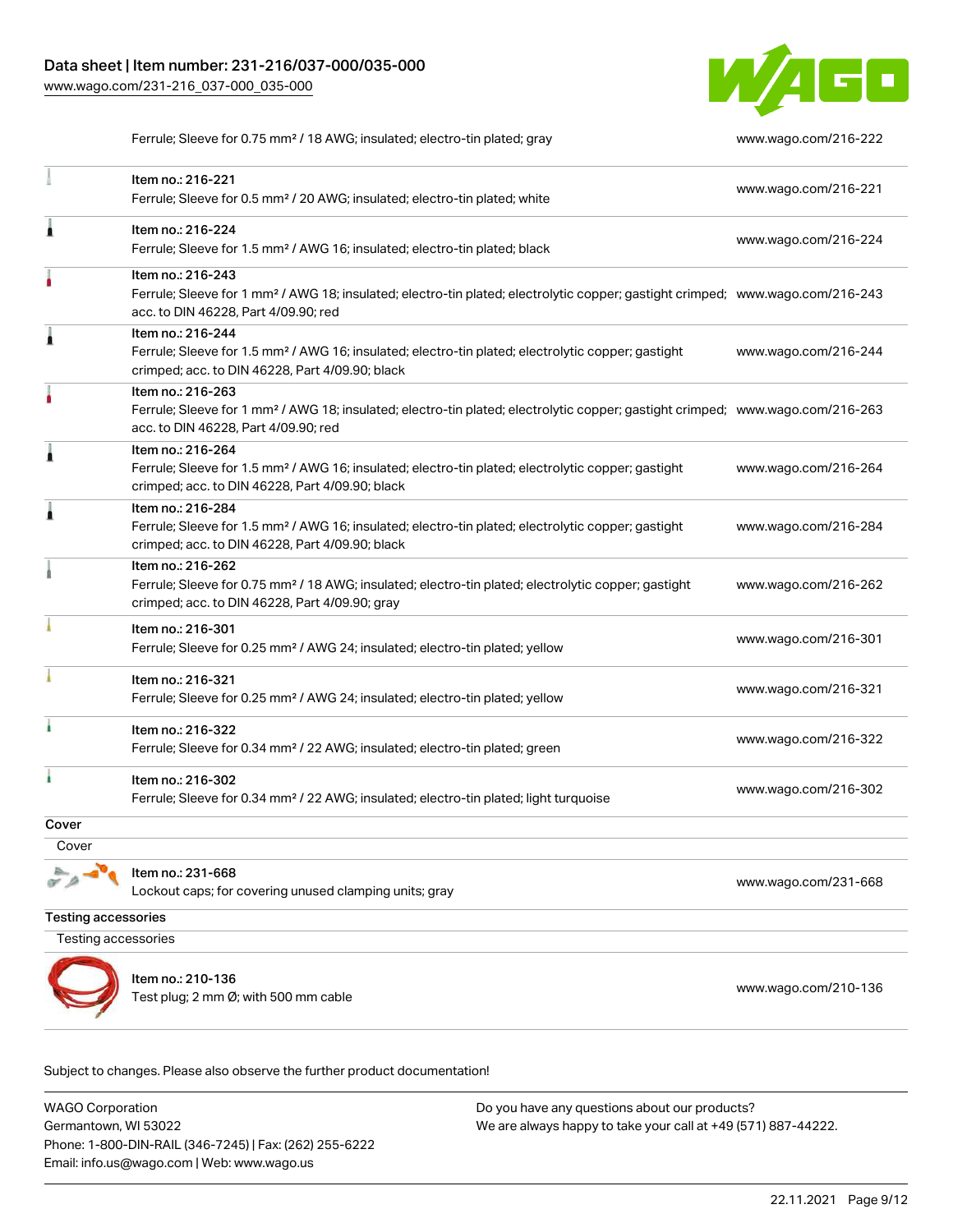

[www.wago.com/231-662](http://www.wago.com/231-662)

Item no.: 231-662

Test plugs for female connectors; for 7.5 mm and 7.62 mm pin spacing; 2,50 mm²; light gray

| <b>Downloads</b><br><b>Documentation</b> |            |        |          |
|------------------------------------------|------------|--------|----------|
| <b>Additional Information</b>            |            |        |          |
| Technical explanations                   | 2019 Apr 3 | pdf    | Download |
|                                          |            | 2.0 MB |          |

## Installation Notes



Inserting a conductor via 3.5 mm screwdriver – CAGE CLAMP® actuation parallel to conductor entry.



Inserting a conductor via 3.5 mm screwdriver – CAGE CLAMP® actuation perpendicular to conductor entry.



Inserting a conductor into CAGE CLAMP® unit via operating lever (231-291).



Inserting a conductor via operating tool.

Subject to changes. Please also observe the further product documentation!

WAGO Corporation Germantown, WI 53022 Phone: 1-800-DIN-RAIL (346-7245) | Fax: (262) 255-6222 Email: info.us@wago.com | Web: www.wago.us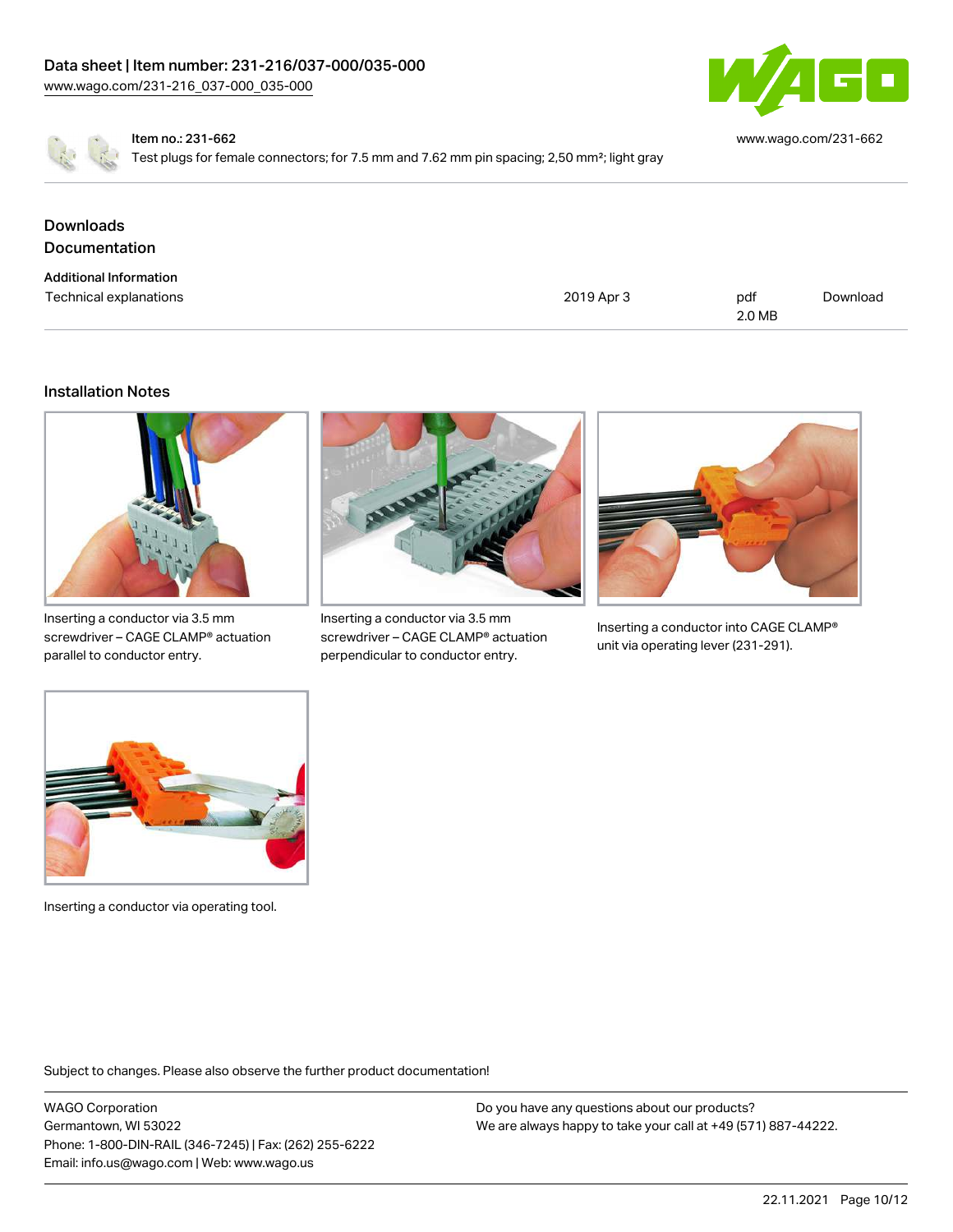



Coding a female connector by removing coding finger(s).



Testing – female connector with CAGE CLAMP®

Integrated test ports for testing perpendicular to conductor entry via 2 or 2.3 mm Ø test plug

#### Installation



Male connector with strain relief plate



Strain relief housing shown with a male connector equipped with CAGE CLAMP®

Subject to changes. Please also observe the further product documentation!

WAGO Corporation Germantown, WI 53022 Phone: 1-800-DIN-RAIL (346-7245) | Fax: (262) 255-6222 Email: info.us@wago.com | Web: www.wago.us